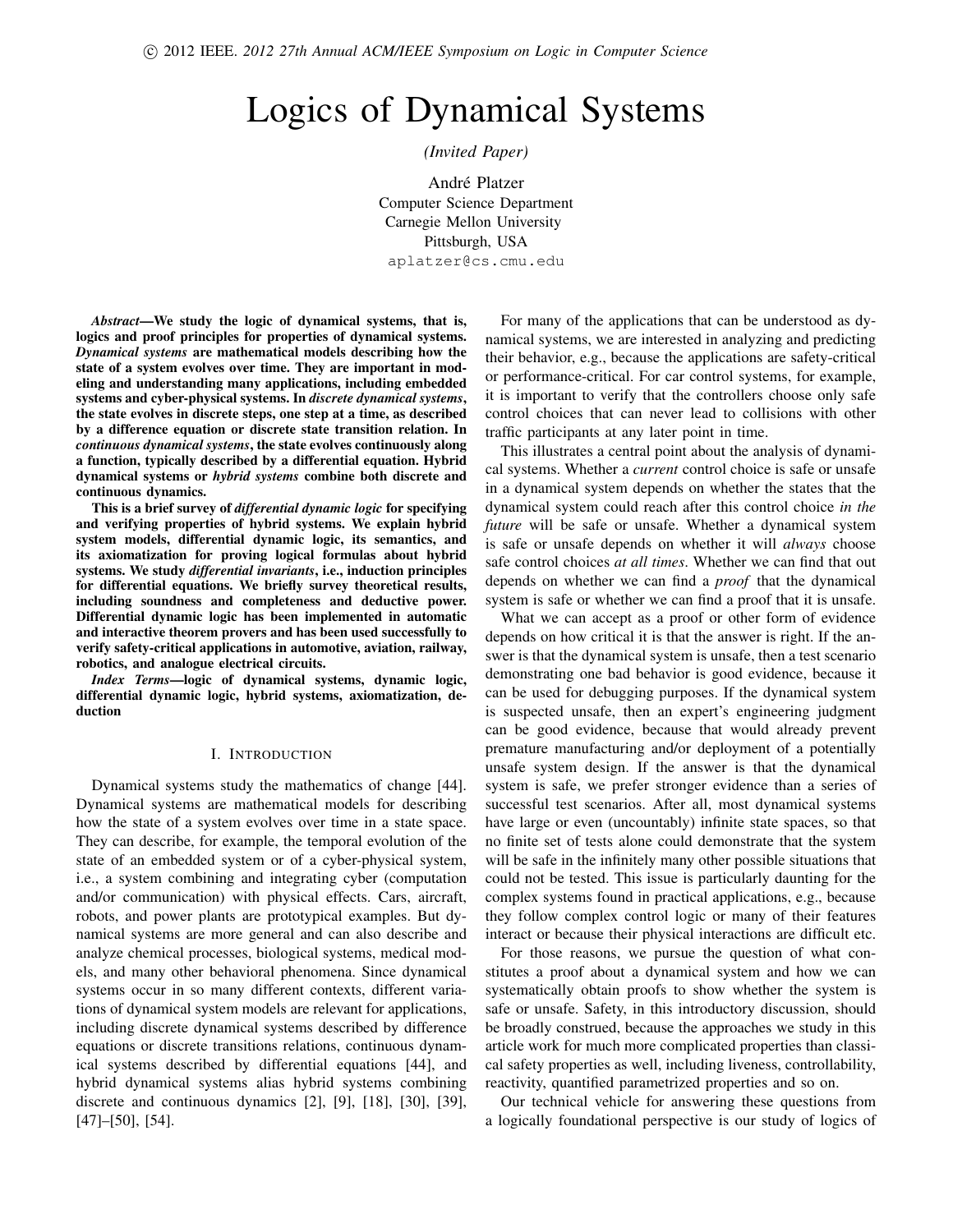dynamical systems. In this tutorial, we survey differential dynamic logic  $(d\mathcal{L})$  [45], [47]–[50], [54] for studying properties of the behavior of dynamical systems and proof approaches for proving those properties deductively. Dynamic logic [64] has been developed and used very successfully for conventional discrete programs, both for theoretical [28], [29], [43], [72] and practical purposes [8], [28], [67]. We emphasize that the logic of dynamical systems approach we survey in this article lends itself to many interesting theoretical investigations as witnessed by a number of exciting and highly nontrivial theoretical results [45], [47]–[55], while, at the same time, enabling the practical verification of complex applications across different fields [4], [37], [38], [41], [48], [50], [59], [61], [68] and inspiring algorithmic approaches based on these logics [48], [50], [57], [58], [60], [62], [68].

We see a number of advantages of the approach we focus on here, which make it attractive for research and applications, including soundness, completeness, compositionality, and extendability. Because dynamical systems can capture very complex behavior, their analysis can become very challenging and it is surprisingly difficult to get the reasoning sound [16], [56]. In logic, *soundness* is easier to achieve, because we just check a small number of elementary proof rules for soundness once. Everything that can be derived from those simple rules, no matter how complicated, is correct. Soundness (everything we prove is true) and completeness (we can prove everything that is true) are separated by design. In logic, *completeness* is a meaningful question to ask, not just in practice but also in theory, and has been answered in detail for logic of dynamical systems (Sect. II-D and [54]). More generally, theoretical questions and logically foundational questions, including relative completeness [47], [53], [54] and relative deductive power [49], [55], become meaningful in a logical setting.

The logics and proof systems we consider are *compositional*. That is, the logics have a perfectly compositional, denotational semantics, in which the semantics of a model and the meaning of a formula are simple functions of the respective semantics of their parts. Furthermore, the proof systems are compositional, i.e., they exploit this compositional semantics and systematically reduce a property of a complex systems to a number of properties about simpler systems by structural decomposition. This makes it possible to understand complex dynamical systems in terms of their parts, which are often much easier than the full system. In fact, completeness results prove that decomposition is always successful. This result translates into practice, where systems that are designed according to good engineering practice adhering to modularity principles are easier to verify than those that are not. Smart decompositions can have a tremendous impact on the practical verification complexity and can improve scalability [38].

Another beneficial phenomenon in logics of dynamical systems is that they are easy to *extend*. Verification is based on a proof calculus, which is a collection of simple proof rules (and axioms). In order to verify a feature in a different way, we can simply add new proof rules, which will improve the verification since the previous proof rules are kept as alternatives. We will exercise this a number of times in this article, particularly when we are adding more and more proof rules to handle various sophisticated aspects of differential equations. We start with simple rules using solutions of differential equations, then study differential invariants [49], an induction principle for differential equations, then differential cuts [49], [55], a logical cut principle for differential equations, and finally differential auxiliaries [55]. Differential refinement and differential transformation rules are further extensions [49], [50], but beyond the scope of this article. Temporal logic extensions [46], [50] and extensions to differentialalgebraic hybrid systems [49], [50] are other illustrations of how the logic and proof calculus can be extended easily just by adding rules to cover more advanced temporal properties and systems. For space reasons, extensions to quantified differential dynamic logic for distributed hybrid systems [51], [53], and stochastic differential dynamic logic for stochastic hybrid systems [52] are beyond the scope of this brief survey as well.

Another helpful aspect of logic is that it produces proofs that can serve as readable evidence for the correctness of a system for certification purposes. Concerns that are sometimes voiced in the context of classical discrete systems about theorem proving compared to model checking involve the degree of automation and the ability to find counterexamples. They are less relevant for general dynamical systems. Even the verification of very simple classes of hybrid systems is neither semidecidable nor co-semidecidable [6], [12], [30]. Consequently, quite unlike in finite-state systems and timed automata [7], [15], exhaustive exploration of all states, even in bisimulation quotients, does not terminate in general, so that approximations and abstractions have to be used during the reachability analysis, and counterexamples are no longer reliable (see [14] for counterexample-guided abstraction refinement techniques). Some nontrivial applications [50], [57]– [59], [61] have been proved fully automatically with the approach we survey here. Improving automation and scalability is, nevertheless, a permanently promising challenge in verification. For complex systems, we find it advantageous that proving is amenable to human guidance, because the designer can specify the critical invariants of his system design, which helps finding proofs when current automation techniques fail.

In this article, we take a view that we call *multi-dynamical systems*, i.e., the principle to understand complex systems as a combination of multiple elementary dynamical aspects. This approach helps us tame the complexity of complex systems by understanding that their complexity just comes from combining lots of simple dynamical aspects with one another. The overall system itself is still as complicated as the whole application. But since differential dynamic logics and proofs are compositional, we can leverage the fact that the individual parts of a system are simpler than the whole, and we can prove correctness properties about the whole system by reduction to simpler proofs about their parts. This approach demonstrates that the whole can be greater than the sum of all parts. The whole system is complicated, but we can still tame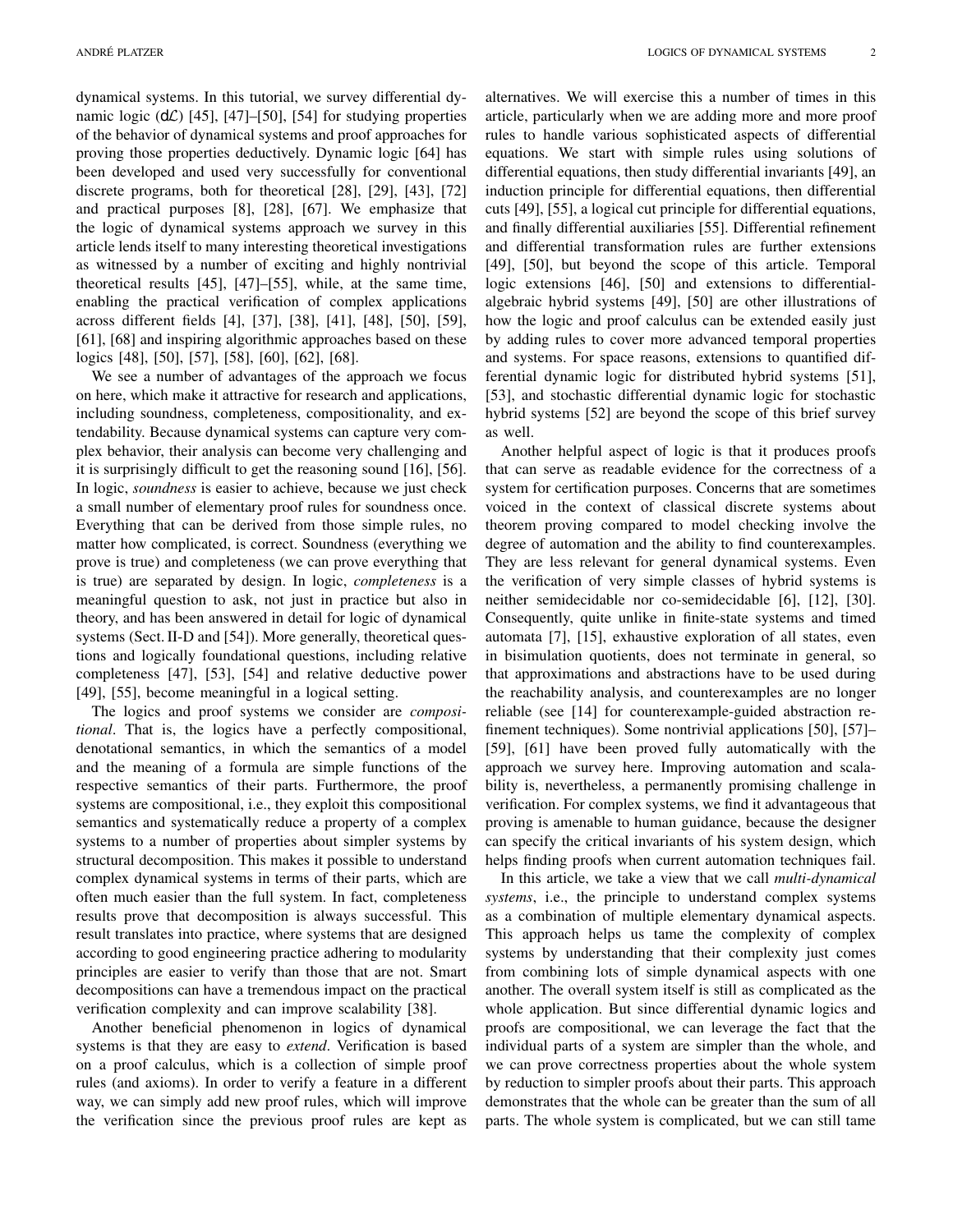its complexity by an analysis of its parts, which are simpler. Completeness results are the theoretical justification why this multi-dynamical systems principle works.

The results reported in this paper are based on previous research on logics of dynamical systems [45], [47]–[50], [54], [55]. We provide a very incomplete overview of the approach of logic of dynamical systems here. It is, by no means, possible to handle all material comprehensively in this brief survey. A more comprehensive source on logic of hybrid systems is a book [50] and subsequent extensions [54], [55].

## II. DIFFERENTIAL DYNAMIC LOGIC FOR HYBRID SYSTEMS

In this section, we study *differential dynamic logic*  $d\mathcal{L}$  [47], [54], the *logic of hybrid systems*, i.e., systems with interacting discrete and continuous dynamics.

Hybrid systems [2], [9], [10], [18], [30], [47]–[50], [54] are a fusion of continuous dynamical systems and discrete dynamical systems. They freely combine dynamical features from both worlds and play an important role, e.g., in modeling systems that use computers to control physical systems. Hybrid systems feature (iterated) difference equations for discrete dynamics and differential equations for continuous dynamics. They, further, combine conditional switching, nondeterminism, and repetition.

As a specification and verification language for hybrid systems, we have introduced *differential dynamic logic*  $d\mathcal{L}$  [45], [47], [50], [54]. The logic  $d\mathcal{L}$  is based on first-order modal logic [11], [34] and dynamic logic [28], [64] and internalizes operational models of hybrid systems as first-class citizens, so that correctness statements about the transition behavior of hybrid systems can be expressed as logical formulas. In addition to all operators of first-order real arithmetic, the logic dC provides parametrized modal operators  $[\alpha]$  and  $\langle \alpha \rangle$  that refer to the states reachable by hybrid system  $\alpha$  and can be placed in front of any formula. The  $d\mathcal{L}$  formula  $[\alpha]\phi$ expresses that all states reachable by hybrid system  $\alpha$  satisfy formula  $\phi$ . Likewise,  $\langle \alpha \rangle \phi$  expresses that there is at least one state reachable by  $\alpha$  for which  $\phi$  holds. These modalities can be used to express necessary or possible properties of the transition behavior of  $\alpha$ .

We first explain the system model of hybrid programs that  $d\mathcal{L}$  provides for modeling hybrid systems (Sect. II-A). Then we explain the logical formulas that  $d\mathcal{L}$  provides for specification and verification purposes (Sect. II-B). We show reasoning principles, axioms, and proof rules for verifying  $d\mathcal{L}$  formulas (Sect. II-C). We subsequently show soundness and relative completeness theorems (Sect. II-D) and investigate stronger proof rules for differential equations (Sect. II-E–II-H). Finally, we briefly discuss an implementation in the theorem prover KeYmaera and applications (Sect. II-I).

## *A. Regular Hybrid Programs*

Differential dynamic logic uses (regular) *hybrid programs* (HP) [45], [47], [50], [54] as hybrid system models. HPs are a program notation for hybrid systems and combine differential equations with conventional program constructs and discrete assignments. HPs form a Kleene algebra with tests [36]. Atomic HPs are instantaneous discrete jump *assignments*  $x := \theta$ , *tests* ? $\chi$  of a first-order formula<sup>1</sup>  $\chi$  of real arithmetic, and *differential equation (systems)*  $x' = \theta \& \chi$  for a continuous evolution restricted to the domain of evolution  $\chi$ , where  $x'$ denotes the time-derivative of  $x$ . Compound HPs are generated from atomic HPs by nondeterministic choice (∪), sequential composition (;), and Kleene's nondeterministic repetition (<sup>∗</sup> ). We use polynomials with rational coefficients as terms here, but divisions can be allowed as well when guarding against singularities of divisions by zero; see [50] for details.

Definition 1 (Hybrid program). HPs are defined by the following grammar ( $\alpha$ ,  $\beta$  are HPs, x a variable,  $\theta$  a term possibly containing x, and  $\chi$  a formula of first-order logic of real arithmetic):

$$
\alpha, \beta \ ::= x := \theta \mid ?\chi \mid x' = \theta \& \chi \mid \alpha \cup \beta \mid \alpha; \beta \mid \alpha^*
$$

The first three cases are called atomic HPs, the last three compound. The *test* action  $? \chi$  is used to define conditions. Its effect is that of a *no-op* if the formula  $\chi$  is true in the current state; otherwise, like *abort*, it allows no transitions. That is, if the test succeeds because formula  $\chi$  holds in the current state, then the state does not change, and the system execution continues normally. If the test fails because formula  $\chi$  does not hold in the current state, then the system execution cannot continue, is cut off, and not considered any further.

Nondeterministic choice  $\alpha \cup \beta$ , sequential composition  $\alpha$ ;  $\beta$ , and nondeterministic repetition  $\alpha^*$  of programs are as in regular expressions but generalized to a semantics in hybrid systems. *Nondeterministic choice* α ∪ β expresses behavioral alternatives between the runs of  $\alpha$  and  $\beta$ . That is, the HP  $\alpha \cup \beta$  can choose nondeterministically to follow the runs of HP  $\alpha$ , or, instead, to follow the runs of HP  $\beta$ . The *sequential composition*  $\alpha$ ;  $\beta$  models that the HP  $\beta$  starts running after HP  $\alpha$  has finished ( $\beta$  never starts if  $\alpha$  does not terminate). In  $\alpha$ ;  $\beta$ , the runs of  $\alpha$  take effect first, until  $\alpha$ terminates (if it does), and then  $\beta$  continues. Observe that, like repetitions, continuous evolutions within  $\alpha$  can take more or less time, which causes uncountable nondeterminism. This nondeterminism occurs in hybrid systems, because they can operate in so many different ways, which is as such reflected in HPs. *Nondeterministic repetition*  $\alpha^*$  is used to express that the HP  $\alpha$  repeats any number of times, including zero times. When following  $\alpha^*$ , the runs of HP  $\alpha$  can be repeated over and over again, any nondeterministic number of times  $(>0)$ .

These operations can define all classical WHILE programming constructs and all hybrid systems [50]. We, e.g., write  $x' = \theta$  for the unrestricted differential equation  $x' = \theta \& true$ . We allow differential equation systems and use vectorial notation. Vectorial assignments are definable from scalar assignments and ; using auxiliary variables. Other program constructs can be defined easily [50].

<sup>1</sup>The test ? $\chi$  means "if  $\chi$  then *skip* else *abort*". Our results generalize to rich-test d $\mathcal{L}$ , where  $? \chi$  is a HP for any d $\mathcal{L}$  formula  $\chi$  (Sect. II-B).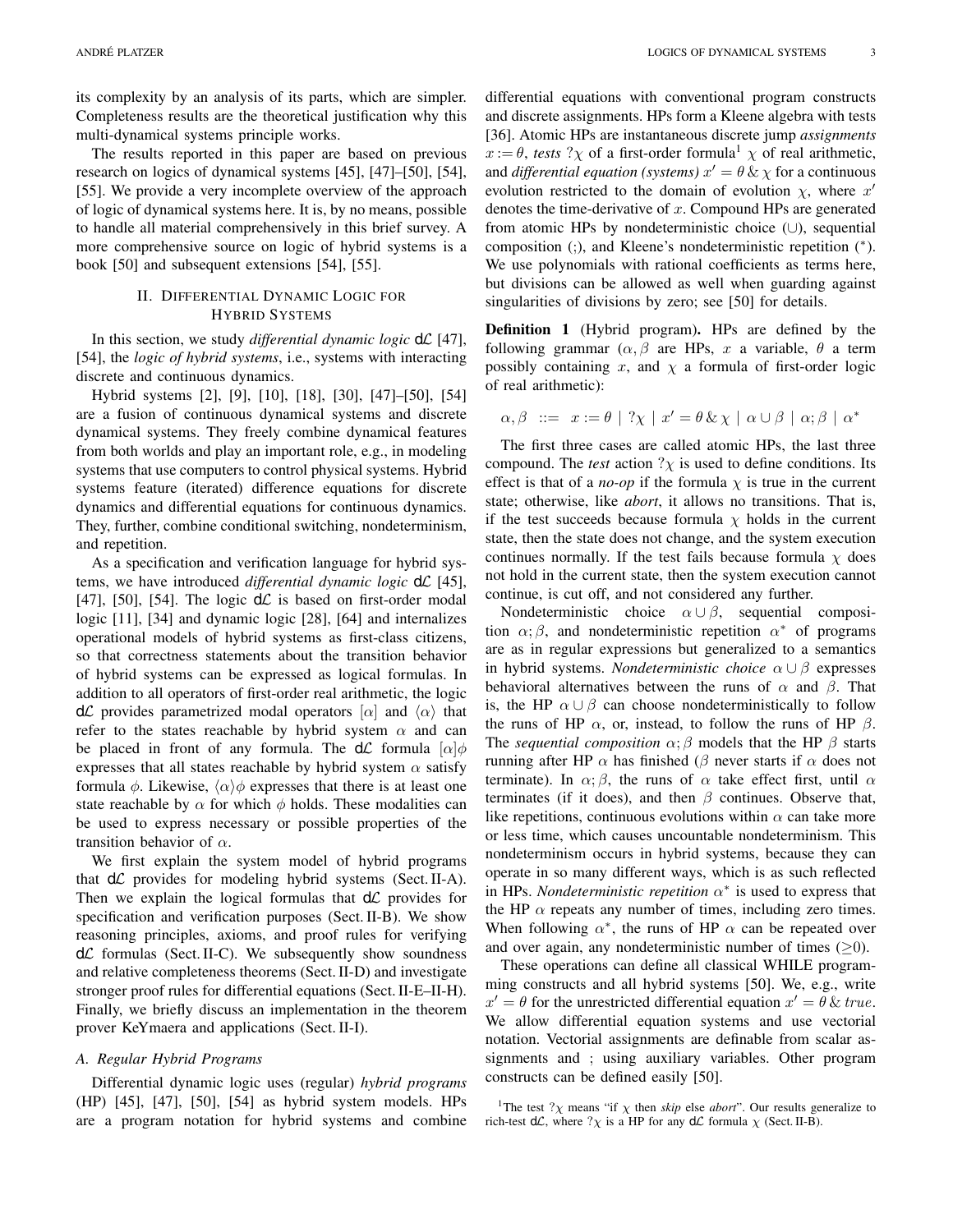HPs have a compositional semantics. We define their semantics by a reachability relation and refer to previous work for their trace semantics [46], [50]. A *state*  $\nu$  is a mapping from variables to  $\mathbb R$ . The set of states is denoted  $S$ . We denote the value of term  $\theta$  in  $\nu$  by  $[\![\theta]\!]_{\nu}$ . We write  $\nu \models \chi$  iff first-order formula  $\chi$  is true in state  $\nu$  (also defined in Sect. II-B).

**Definition 2** (Transition semantics of HPs). Each HP  $\alpha$ is interpreted semantically as a binary reachability relation  $\rho(\alpha) \subseteq S \times S$  over states, defined inductively by

- $\rho(x := \theta) = \{ (\nu, \omega) : \omega = \nu \text{ except that } [x]_{\omega} = [\theta]_{\nu} \}$
- $\rho$  $(\gamma \chi) = \{ (\nu, \nu) : \nu \models \chi \}$
- $\rho(x' = \theta \& \chi) = \{(\varphi(0), \varphi(r)) : \varphi(t) \models x' = \theta \text{ and }$  $\varphi(t) \models \chi$  for all  $0 \le t \le r$  for a solution  $\varphi : [0, r] \rightarrow S$ of any duration r}; i.e., with  $\varphi(t)(x') \stackrel{\text{def}}{=} \frac{d\varphi(\zeta)(x)}{d\zeta}$  $\frac{\zeta\left(\zeta\right)\left(\left.x\right)}{\mathsf{d}\zeta}(t),\;\varphi$ solves the differential equation and satisfies  $\chi$  at all times [47]
- $\rho(\alpha \cup \beta) = \rho(\alpha) \cup \rho(\beta)$
- $\rho(\alpha;\beta) = \rho(\beta) \circ \rho(\alpha)$
- $=\{(\nu,\omega): (\nu,\mu)\in \rho(\alpha), (\mu,\omega)\in \rho(\beta)\}\$
- $\rho(\alpha^*) = \bigcup \rho(\alpha^n)$  with  $\alpha^{n+1} \equiv \alpha^n; \alpha$  and  $\alpha^0 \equiv ?true$ . <sup>n</sup>∈<sup>N</sup>

We refer to our book [50] for a comprehensive background and for an elaboration how the case  $r = 0$  (in which the only condition is  $\varphi(0) \models \chi$  is captured by the above definition. Time itself is not special but implicit. If a clock variable  $t$  is needed in a HP, it can be axiomatized by  $t' = 1$ .

Example 1 (Single car). As an example, consider a simple car control scenario. We denote the position of a car by  $x$ , its velocity by  $v$ , and its acceleration by  $a$ . From Newton's laws of mechanics, we obtain a simple kinematic model for the longitudinal motion of the car on a straight road, which can be described by the differential equation  $x' = v, v' = a$ . That is, the time-derivative of position is velocity  $(x' = v)$  and the derivative of velocity is acceleration ( $v' = a$ ). We restrict the car to never drive backwards by specifying the evolution domain constraint  $v \geq 0$  and obtain the continuous dynamical system  $x' = v, v' = a \& v \ge 0$ . In addition, suppose the car controller can decide to accelerate (represented by  $a := A$ ) or brake  $(a := -b)$ , where  $A \geq 0$  is a symbolic parameter for the maximum acceleration and  $b > 0$  a symbolic parameter describing the brakes. The HP  $a := A \cup a := -b$  describes a controller that can choose nondeterministically to accelerate or brake. Accelerating will only sometimes be a safe control decision, so the discrete controller in the following HP requires a test  $?x$  to be passed in the acceleration choice:

$$
(((? \chi; a := A) \cup a := -b); \ x' = v, v' = a \& v \ge 0)^* \tag{1}
$$

This HP, which we abbreviate by *car*s, first allows a nondeterministic choice of acceleration (if the test  $\chi$  succeeds) or braking, and then follows the differential equation for an arbitrary period of time (that does not cause v to enter  $v < 0$ ). The HP repeats nondeterministically as indicated by the <sup>∗</sup> repetition operator. Note that the nondeterministic choice (∪) in (1) can nondeterministically select to proceed with  $?x; a := A$  or with  $a := -b$ . Yet the first choice can only continue if, indeed, formula  $\chi$  is true about the current state (then both choices are possible). Otherwise only the braking choice will run successfully. With this principle, HPs elegantly separate the fundamental principles of (nondeterministic) choice from conditional execution (tests).

Which formula is suitable for  $\chi$  depends on the control objective or property we care about. A simple guess for  $\chi$  like  $v \leq 20$  has the effect that the controller can only choose to accelerate at lower speeds. This condition alone is insufficient for most control purposes; see [50] for better models.

HPs are a program notation for hybrid systems. Hybrid automata [30] are an automaton notation for hybrid systems. Hybrid automata correspond to finite automata with guards and reset relations annotated at edges and with differential equations and evolution domain constraints annotated at nodes. The car system in (1) can be represented by the hybrid automaton in Fig. 1. Hybrid automata can be represented as



Fig. 1. Hybrid automaton for a simple car

HPs [50] just like finite automata can be implemented in classical WHILE programs.

To avoid technicalities, we consider only polynomial differential equations here and refer to previous work [49], [50] for how to handle hybrid systems with more general differential equations, including differential equations with fractions, differential inequalities [75], differential-algebraic equations, and differential-algebraic constraints with disturbances. Those more general hybrid systems can be modeled by differentialalgebraic programs, for which there is an extension of  $d\mathcal{L}$ called *differential-algebraic dynamic logic* DAL [49], [50]. There also is an extension of  $d\mathcal{L}$  to temporal properties that gives hybrid programs a trace semantics. This extension is called *differential temporal dynamic logic* dTL [46], [50]. We refer to [50] for details.

## *B.* dL *Formulas*

Differential dynamic logic  $d\mathcal{L}$  [45], [47], [50], [54] is a dynamic logic [64] for hybrid systems. It combines first-order real arithmetic [73] with first-order modal logic [11], [34] generalized to hybrid systems. (Nonlinear) real arithmetic is necessary for describing concepts like safe regions of the state space and real-valued quantifiers are for quantifying over the possible values of system parameters. The modal operators  $[\alpha]$ and  $\langle \alpha \rangle$  refer to all ([ $\alpha$ ]) or some ( $\langle \alpha \rangle$ ) state reachable by following HP  $\alpha$ .

Definition 3 (dL formula). The *formulas of differential dynamic logic* ( $d\mathcal{L}$ ) are defined by the grammar (where  $\phi$ ,  $\psi$  are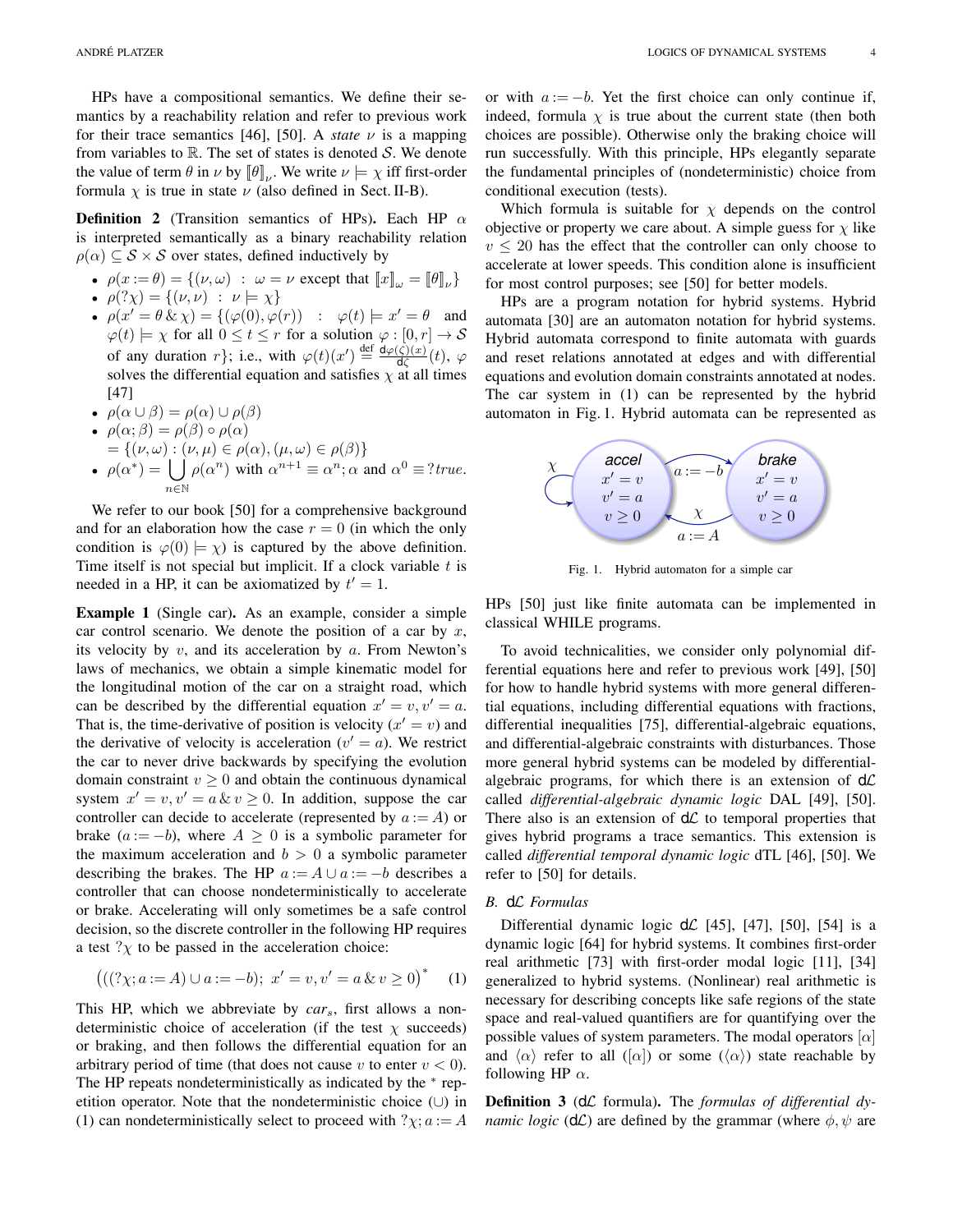d $\mathcal L$  formulas,  $\theta_1, \theta_2$  terms, x a variable,  $\alpha$  a HP):

$$
\phi, \psi \ ::= \ \theta_1 = \theta_2 \mid \theta_1 \ge \theta_2 \mid \neg \phi \mid \phi \land \psi \mid \forall x \, \phi \mid [\alpha] \phi
$$

The operator  $\langle \alpha \rangle$  dual to  $\langle \alpha |$  is defined by  $\langle \alpha | \phi \rangle = -\langle \alpha | \neg \phi$ . Operators >,  $\leq, \leq, \vee, \rightarrow, \leftrightarrow, \exists x$  can be defined as usual, e.g.,  $\exists x \phi \equiv \neg \forall x \neg \phi$ . We use the notational convention that quantifiers and modal operators bind strong, i.e., their scope only extends to the formula immediately after. Thus,  $[\alpha]\phi \wedge \psi \equiv$  $(\alpha|\phi) \wedge \psi$  and  $\forall x \phi \wedge \psi \equiv (\forall x \phi) \wedge \psi$ . In our notation, we also let  $\neg$  bind stronger than  $\land$ , which binds stronger than  $\lor$ , which binds stronger than  $\rightarrow, \leftrightarrow$ .

**Definition 4** (d*L* semantics). The *satisfaction relation*  $\nu \models \phi$ for  $d\mathcal{L}$  formula  $\phi$  in state  $\nu$  is defined inductively and as usual in first-order modal logic (of real arithmetic):

- $\nu \models (\theta_1 = \theta_2) \text{ iff } [\![\theta_1]\!]_{\nu} = [\![\theta_2]\!]_{\nu}.$
- $\nu \models (\theta_1 \geq \theta_2)$  iff  $[\![\theta_1]\!]_{\nu} \geq [\![\theta_2]\!]_{\nu}$ .
- $\nu \models \neg \phi$  iff it is not the case that  $\nu \models \phi$ .
- $\nu \models \phi \land \psi$  iff  $\nu \models \phi$  and  $\nu \models \psi$ .
- $\nu \models \forall x \, \phi \text{ iff } \nu_x^d \models \phi \text{ for all } d \in \mathbb{R}.$
- $\nu \models \exists x \, \phi \text{ iff } \nu_x^d \models \phi \text{ for some } d \in \mathbb{R}.$
- $\nu \models [\alpha] \phi$  iff  $\omega \models \phi$  for all  $\omega$  with  $(\nu, \omega) \in \rho(\alpha)$ .
- $\nu \models \langle \alpha \rangle \phi$  iff  $\omega \models \phi$  for some  $\omega$  with  $(\nu, \omega) \in \rho(\alpha)$ .

If  $\nu \models \phi$ , then we say that  $\phi$  is true at  $\nu$ . A d $\mathcal{L}$  formula  $\phi$  is *valid*, written  $\models \phi$ , iff  $\nu \models \phi$  for all states  $\nu$ .

A d $\mathcal L$  formula of the form  $A \to [\alpha] B$  corresponds to a Hoare triple [21], [33], but for hybrid systems. It is valid if, for all states: if  $d\mathcal{L}$  formula A holds (in the initial state), then  $d\mathcal{L}$ formula B holds for all states reachable by following HP  $\alpha$ . That is,  $A \rightarrow [\alpha]B$  is valid if B holds in all states reachable by HP  $\alpha$  from initial states satisfying A.

**Example 2** (Single car). Consider a very simple  $d\mathcal{L}$  formula:

$$
v \ge 0 \land A \ge 0 \to [a := A; x' = v, v' = a]v \ge 0
$$

This  $d\mathcal{L}$  formula expresses that, when, initially, the velocity  $v$  and maximal acceleration  $A$  are nonnegative, then all states reachable by the HP in the [·] modality have a nonnegative velocity ( $v \ge 0$ ). The HP first performs a discrete assignment  $a := A$  setting the acceleration a to maximal acceleration A, and then, after the sequential composition (;), follows the differential equation  $x' = v, v' = a$  where the derivative of the position x is the velocity  $(x' = v)$  and the derivative of the velocity is the chosen acceleration  $a(v' = a)$ . This  $d\mathcal{L}$  formula is valid, because the velocity will never become negative when accelerating. It could, however, become negative when choosing a negative acceleration  $a < 0$ , which is what this simple  $d\mathcal{L}$  formula does not allow.

The logic  $d\mathcal{L}$  also supports more complicated nested properties and quantifiers like  $\exists p [\alpha] \langle \beta \rangle \phi$  which says that there is a choice of parameter p (expressed by  $\exists p$ ) such that for all behaviors of HP  $\alpha$  (expressed by  $[\alpha]$ ) there is a reaction of HP  $\beta$  (i.e.,  $\langle \beta \rangle$ ) that ensures that  $\phi$  holds in the resulting state. Likewise,  $\exists p \left( [\alpha | \phi \wedge [\beta] \psi \right)$  says that there is a choice of parameter p that makes both  $\lbrack \alpha \rbrack \phi$  and  $\lbrack \beta \rbrack \psi$  true, simultaneously, i.e., that makes the conjunction  $\alpha | \phi \wedge \beta | \psi$  true,

saying that formula  $\phi$  holds for all states reachable by runs of HP  $\alpha$  and, independently,  $\psi$  holds after all runs of HP  $\beta$ . This results in a very flexible logic for specifying and verifying even sophisticated properties of hybrid systems, including the ability to refer to multiple hybrid systems at once in a single formula. This flexibility is useful for computing invariants and differential invariants [50], [57], [58].

#### *C. Axiomatization*

We do not only use  $d\mathcal{L}$  for specification purposes but also for verification of hybrid systems. That is, we use  $d\mathcal{L}$ formulas to specify what properties of hybrid systems we are interested in, and then use  $d\mathcal{L}$  proof rules to verify them. The axioms and proof rules of  $d\mathcal{L}$  are syntactic, which means that we can use them to verify properties of hybrid systems without having to recourse to their mathematical semantics. In Sect. II-D, we show that the semantics and proof rules of  $d\mathcal{L}$  match completely, so we are not losing anything by taking on a syntactic perspective on verification. Syntactic proof rules are crucial, because they can be implemented and used computationally in a computer (Sect. II-I).

Our axiomatization of  $d\mathcal{L}$  is shown in Fig. 2. To highlight the logical essentials, we use our axiomatization from our recent result [54] that is simplified compared to our earlier work [47], which was tuned for automation. The axiomatization we use here is closer to that of Pratt's dynamic logic for conventional discrete programs [29], [64]. We use the first-order Hilbert calculus (modus ponens MP and  $\forall$ -generalization rule  $\forall$ ) as a basis and allow all instances of valid formulas of first-order real arithmetic as axioms. The first-order theory of real-closed fields is decidable [73] by quantifier elimination. We write  $\vdash \phi$ iff  $d\mathcal{L}$  formula  $\phi$  can be *proved* with  $d\mathcal{L}$  rules from  $d\mathcal{L}$  axioms (including first-order rules and axioms); see Fig. 2. That is, a  $d\mathcal{L}$  formula is inductively defined to be *provable* in the  $d\mathcal{L}$ calculus if it is an instance of a  $d\mathcal{L}$  axiom or if it is the conclusion (below the rule bar) of an instance of one of the  $d\mathcal{L}$  proof rules G, MP,  $\forall$ , whose premises (above the rule bar) are all provable. Our axiomatization in Fig. 2 is phrased in terms of [ $\cdot$ ]. Corresponding axioms hold for  $\langle \cdot \rangle$  by the defined duality  $\langle \alpha \rangle \phi \equiv \neg[\alpha] \neg \phi$ ; see [50] for explicit  $\langle \cdot \rangle$  rules.

Axiom  $|:=|$  is Hoare's assignment rule. It uses substitutions to axiomatize discrete assignments. To show that  $\phi(x)$  is true after a discrete assignment, axiom  $|:=|$  shows that it has been true before, when substituting the affected variable  $x$ with its new value  $\theta$ . Formula  $\phi(\theta)$  is obtained from  $\phi(x)$ by *substituting*  $\theta$  for x, provided x does not occur in the scope of a quantifier or modality binding  $x$  or a variable of  $\theta$ . All substitutions in this paper require this admissibility condition. A modality  $[\alpha]$  containing  $z := \text{or } z'$  *binds* z (written  $z \in BV(\alpha)$  for bound variable). Only variables that are bound by HP  $\alpha$  can possibly be changed when running  $\alpha$ .

Tests are proven by assuming that the test succeeds with an implication in axiom [?], because test  $?x$  can only make a transition when condition  $\chi$  actually holds true. From left to right, axiom [?] for  $d\mathcal{L}$  formula  $[? \chi] \phi$  assumes that formula  $\chi$ holds true (otherwise there is no transition and thus nothing to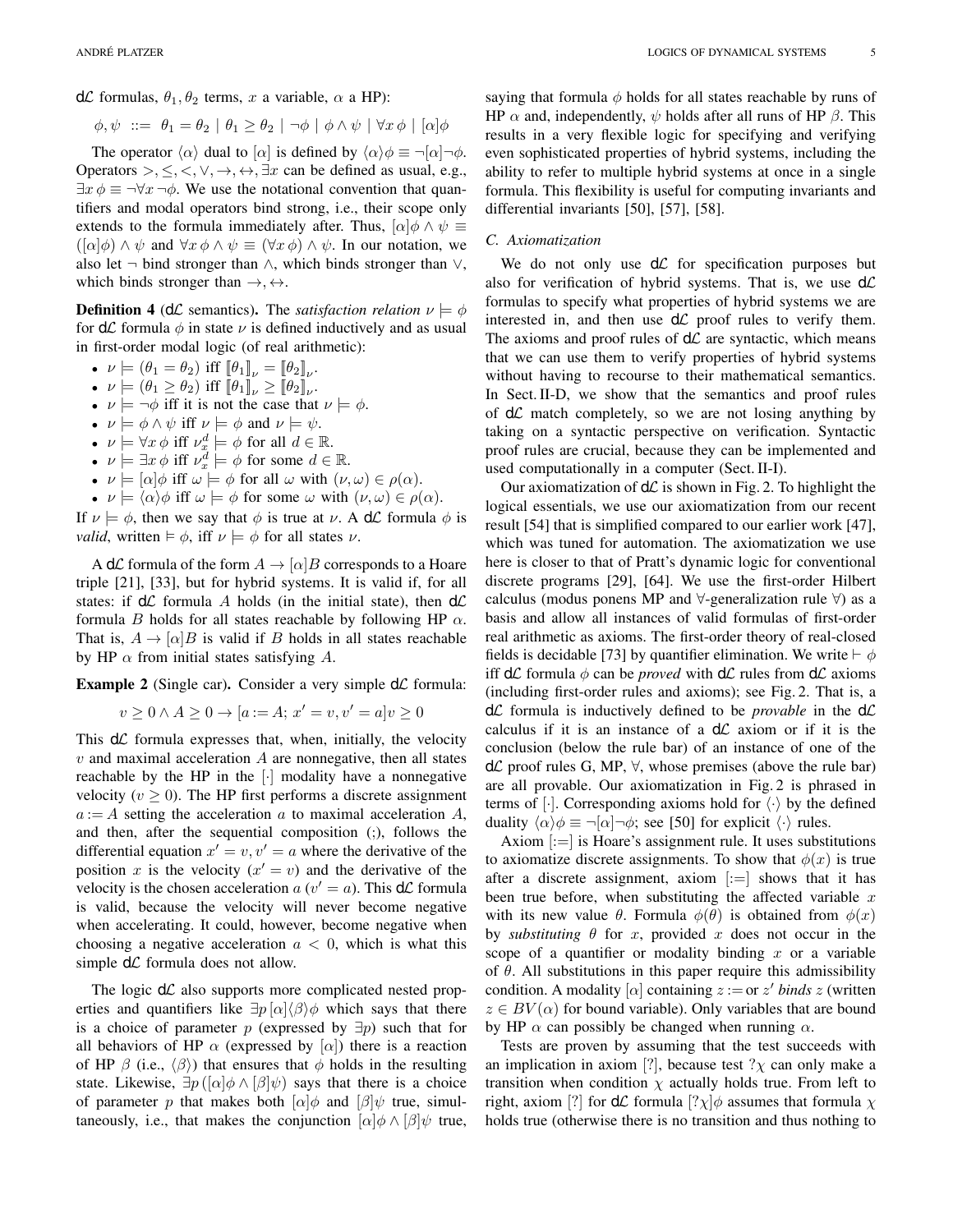$$
[:=] \quad [x := \theta] \phi(x) \leftrightarrow \phi(\theta)
$$
\n
$$
[?] \quad [? \chi] \phi \leftrightarrow (\chi \rightarrow \phi)
$$
\n
$$
[r] \quad [x' = \theta] \phi \leftrightarrow \forall t \ge 0 \ [x := y(t)] \phi \qquad (y'(t) = \theta)
$$
\n
$$
[x' = \theta \& \chi] \phi
$$
\n
$$
\leftrightarrow \forall t_0 = x_0 \ [x' = \theta] \big( [x' = -\theta] (x_0 \ge t_0 \rightarrow \chi) \rightarrow \phi \big)
$$
\n
$$
[ \cup ] \quad [\alpha \cup \beta] \phi \leftrightarrow [\alpha] \phi \land [\beta] \phi
$$
\n
$$
[ \cdot ] \quad [\alpha; \beta] \phi \leftrightarrow [\alpha] [\beta] \phi
$$
\n
$$
[ * ] \quad [\alpha^*] \phi \leftrightarrow \phi \land [\alpha] [\alpha^*] \phi
$$
\n
$$
K \quad [\alpha] (\phi \rightarrow \psi) \rightarrow ([\alpha] \phi \rightarrow [\alpha] \psi)
$$
\n
$$
I \quad [\alpha^*] (\phi \rightarrow [\alpha] \phi) \rightarrow (\phi \rightarrow [\alpha^*] \phi)
$$
\n
$$
C \quad [\alpha^*] \forall \nu > 0 \ (\varphi(\nu) \rightarrow \langle \alpha \rangle \varphi(\nu - 1))
$$
\n
$$
\Rightarrow \forall \nu \ (\varphi(\nu) \rightarrow \langle \alpha^* \rangle \exists \nu \le 0 \ \varphi(\nu))
$$
\n
$$
B \quad \forall x [\alpha] \phi \rightarrow [\alpha] \forall x \phi \qquad (x \notin \alpha)
$$
\n
$$
V \quad \phi \rightarrow [\alpha] \phi
$$
\n
$$
H \quad \frac{\phi}{[\alpha] \phi}
$$
\n
$$
H \quad \frac{\phi \rightarrow \psi \quad \phi}{\psi}
$$

$$
\forall \quad \frac{\phi}{\forall x \, \phi}
$$

Fig. 2. Differential dynamic logic axiomatization

show) and shows that  $\phi$  holds after the resulting no-op. The converse implication from right to left is by case distinction. Either  $\chi$  is false, then  $\gamma \chi$  cannot make a transition and there is nothing to show. Or  $\chi$  is true, but then also  $\phi$  is true.

In axiom ['],  $y(\cdot)$  is the (unique [75, Theorem 10.VI]) solution of the symbolic initial-value problem  $y'(t) = \theta, y(0) = x$ . Given such a solution  $y(\cdot)$ , continuous evolution along that differential equation can be replaced by a discrete assignment  $x := y(t)$  with an additional quantifier for the evolution time t. It goes without saying that variables like  $t$  are fresh in Fig. 2. Notice that conventional initial-value problems are numerical with concrete numbers  $x \in \mathbb{R}^n$  as initial values, not symbols  $x$  [75]. This would not be enough for our purpose, because we need to consider all states in which the system could start, which may be uncountably many. That is why axiom  $\lbrack\prime\rbrack$  solves one symbolic initial-value problem, because we could hardly solve uncountable many numerical initial-value problems.

Nondeterministic choices split into their alternatives in axiom [∪]. From right to left: If all  $\alpha$  runs lead to states satisfying  $\phi$  (i.e.,  $\alpha$ ) $\phi$  holds) and all  $\beta$  runs lead to states satisfying  $\phi$  (i.e.,  $\beta | \phi$  holds), then all runs of HP  $\alpha \cup \beta$ , which may choose between following  $\alpha$  and following  $\beta$ , also lead to states satisfying  $\phi$  (i.e.,  $[\alpha \cup \beta] \phi$  holds). The converse

implication from left to right holds, because  $\alpha \cup \beta$  can run all runs of  $\alpha$  and all runs of  $\beta$ . A general principle behind the  $d\mathcal{L}$  axioms is most noticeable in axiom [∪]. The equivalence axioms of  $d\mathcal{L}$  are primarily intended to be used by reducing the formula on the left to the (structurally simpler) formula on the right. With such a reduction, we symbolically decompose a property of a more complicated system into separate properties of easier fragments  $\alpha$  and  $\beta$ . This decomposition makes the problem tractable and is good for scalability purposes. For these symbolic structural decompositions, it is very helpful that  $d\mathcal{L}$  is a full logic that is closed under all logical operators, including disjunction and conjunction, for then both sides in [∪] are dL formulas again (unlike in Hoare logic [33]). This is also an advantage for computing invariants [50], [57], [58].

Sequential compositions are proven using nested modalities in axiom [;]. From right to left: If, after all  $\alpha$ -runs, all  $\beta$ -runs lead to states satisfying  $\phi$  (i.e.,  $\alpha$ ][ $\beta$ ] $\phi$  holds), then also all runs of the sequential composition  $\alpha$ ;  $\beta$  lead to states satisfying  $\phi$  (i.e.,  $[\alpha;\beta]\phi$  holds). The converse implication uses the fact that if after all  $\alpha$ -run all  $\beta$ -runs lead to  $\phi$  (i.e.,  $[\alpha][\beta]\phi$ ), then all runs of  $\alpha$ ;  $\beta$  lead to  $\phi$  (that is,  $[\alpha; \beta] \phi$ ), because the runs of  $\alpha$ ;  $\beta$  are exactly those that first do any  $\alpha$ -run, followed by any  $\beta$ -run. Again, it is crucial that  $d\mathcal{L}$  is a full logic that considers reachability statements as modal operators, which can be nested, for then both sides in  $\left[\cdot\right]$  are  $d\mathcal{L}$  formulas again (unlike in Hoare logic [33], where intermediate assertions need to be guessed or computed as weakest preconditions for  $\beta$  and  $\phi$ ). Note that  $d\mathcal{L}$  can directly express weakest preconditions, because the  $d\mathcal{L}$  formula  $\beta$  or any formula equivalent to it already is the weakest precondition for  $\beta$  and  $\phi$ . Strongest postconditions are expressible in  $d\mathcal{L}$  as well.

Axiom [<sup>\*</sup>] is the iteration axiom, which partially unwinds loops. It uses the fact that  $\phi$  always holds after repeating  $\alpha$ (i.e.,  $[\alpha^*]\phi$ ), if  $\phi$  holds at the beginning (for  $\phi$  holds after zero repetitions then), and if, after one run of  $\alpha$ ,  $\phi$  holds after every number of repetitions of  $\alpha$ , including zero repetitions (i.e.,  $\lbrack \alpha \rbrack \lbrack \alpha^* \rbrack \phi$ ). So axiom  $\lbrack \rbrack^* \rbrack$  expresses that  $\lbrack \alpha^* \rbrack \phi$  holds iff  $\phi$  holds immediately and after one or more repetitions of  $\alpha$ . Bounded model checking corresponds to unwinding loops N times by axiom [ ∗ ] and simplifying the resulting formula in the  $d\mathcal{L}$  calculus. If the formula is invalid, a bug has been found, otherwise  $N$  increases. We use induction axioms I and C for proving formulas that need unbounded repetitions of loops.

Axiom K is the modal modus ponens from modal logic [34]. It expresses that, if an implication  $\phi \rightarrow \psi$  holds after all runs of  $\alpha$  (i.e.,  $[\alpha](\phi \rightarrow \psi)$ ) and  $\phi$  holds after all runs of  $\alpha$  (i.e.,  $[\alpha]\phi$ ), then  $\psi$  holds after all runs of  $\alpha$  (i.e.,  $[\alpha]\psi$ ), because  $\psi$ is a consequence in each state reachable by  $\alpha$ .

Axiom I is an induction schema for repetitions. Axiom I says that, if, after any number of repetitions of  $\alpha$ , invariant  $\phi$  remains true after one (more) iteration of  $\alpha$  (i.e.,  $[\alpha^*](\phi \rightarrow [\alpha]\phi)$ , then  $\phi$  holds after any number of repetitions of  $\alpha$  (i.e.,  $[\alpha^*]\phi$ ) if  $\phi$  holds initially. That is, if  $\phi$  is true after running  $\alpha$  whenever  $\phi$  has been true before, then, if  $\phi$  holds in the beginning,  $\phi$  will continue to hold, no matter how often we repeat  $\alpha$  in  $[\alpha^*]\phi$ .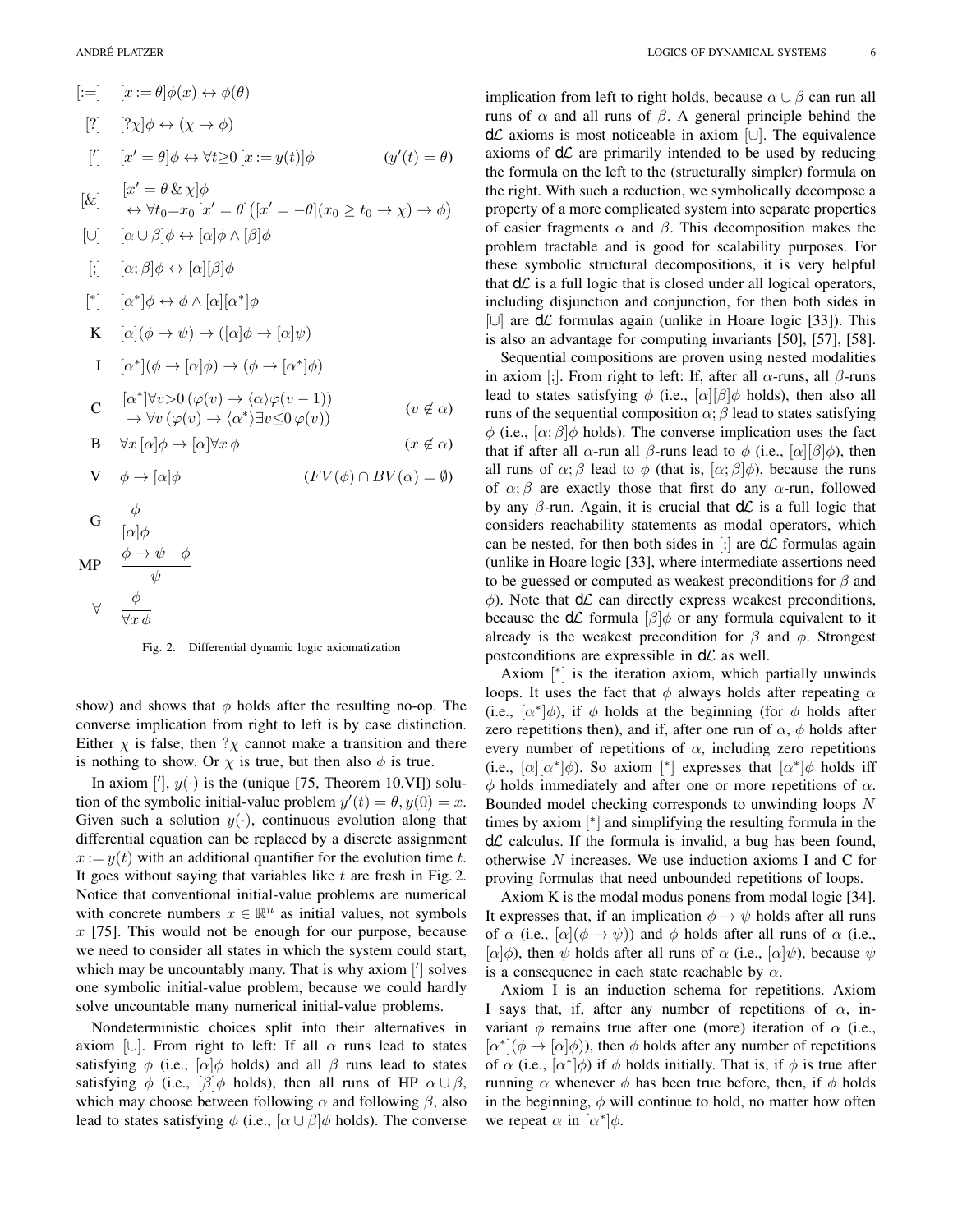Axiom C, in which v does not occur in  $\alpha$  (written  $v \notin \alpha$ ), is a variation of Harel's convergence rule, suitably adapted to hybrid systems over R. Axiom C expresses that, if, after any number of repetitions of  $\alpha$ ,  $\varphi(v)$  can decrease after some run of  $\alpha$  by 1 (or another positive real constant) when  $v > 0$ , then, if  $\varphi(v)$  holds for any v, then the variant  $\varphi(v)$  holds for some real number  $v \leq 0$  after repeating  $\alpha$  sufficiently often (i.e.,  $\langle \alpha^* \rangle \exists v \leq 0 \varphi(v)$ ). This axiom shows that positive progress with respect to  $\varphi(v)$  can be achieved by running  $\alpha$ .

Axiom B is the Barcan formula of first-order modal logic, characterizing anti-monotonic domains [34]. In order for it to be sound for  $d\mathcal{L}$ , x must not occur in  $\alpha$ . It expresses that, if, from all initial values of x, all runs of  $\alpha$  lead to states satisfying  $\phi$ , then, after all runs of  $\alpha$ ,  $\phi$  holds for all values of x, because the value of x cannot affect the runs of  $\alpha$ , nor can x change during runs of  $\alpha$ , since  $x \notin \alpha$ . The converse of B is provable<sup>2</sup> [34, BFC p. 245] and we also call it B.

Axiom V is for vacuous modalities and requires that no free variable of  $\phi$  (written  $FV(\phi)$ ) is bound by  $\alpha$ , because  $\alpha$  then cannot change any of the free variables of  $\phi$ . It expresses that, if  $\phi$  holds in a state, then it holds after all runs of  $\alpha$ , because, by  $FV(\phi) \cap BV(\alpha) = \emptyset$ , no variable that  $\alpha$  can change occurs free in  $\phi$ . The converse of V holds, but we do not need it. Note that, unlike the other axioms, B, V, and [\*] are not strictly required for proving  $d\mathcal{L}$  formulas.

Rule G is Gödel's necessitation rule for modal logic [34]. It expresses that, if  $\phi$  is valid, i.e., true in all states, then  $\alpha | \phi$ is valid. Note that, quite unlike rule G, axiom V crucially requires the variable condition that ensures that the value of  $\phi$  is not affected by running  $\alpha$ .

Rules MP and  $\forall$  are as in first-order logic. Modus ponens (MP) expresses that if we know that both  $\phi \rightarrow \psi$  and  $\phi$  are valid, then  $\psi$  is a valid consequence. The  $\forall$ -generalization rule ( $\forall$ ) expresses that if  $\phi$  is valid, then so is  $\forall x \phi$ .

The  $d\mathcal{L}$  axiomatization in Fig. 2 uses a modular  $d\mathcal{L}$  axiom  $[\&]$  that reduces differential equations with evolution domain constraints to differential equations without them by checking the evolution domain constraint backwards along the reverse flow. It checks  $\chi$  backwards from the end of the evolution up to the initial time  $t_0$ , using that  $x' = -\theta$  follows the same flow as  $x' = \theta$ , but backwards. See Fig. 3 for an illustration.



Fig. 3. "There and back again" axiom [&] checks evolution domain along backwards flow over time

To simplify notation, we assume that the (vector) differential

<sup>2</sup>From  $\forall x \phi \rightarrow \phi$ , derive  $[\alpha](\forall x \phi \rightarrow \phi)$  by G, from which K and propositional logic derive  $[\alpha]\forall x \phi \rightarrow [\alpha]\phi$ . Then, first-order logic derives  $[\alpha]\forall x \phi \rightarrow \forall x [\alpha]\phi$ , as x is not free in the antecedent.

equation  $x' = \theta$  in axiom [ $\&$ ] already includes a clock  $x'_0 = 1$ for tracking time. The idea behind axiom  $[\&]$  is that the fresh variable  $t_0$  remembers the initial time  $x_0$ , then x evolves forward along  $x' = \theta$  for any amount of time. Afterwards,  $\phi$  has to hold if, for all ways of evolving backwards along  $x' = -\theta$  for any amount of time,  $x_0 \ge t_0 \to \chi$  holds, i.e.,  $\chi$ holds at all previous times that are later than the initial time  $t_0$ . Thus,  $\phi$  is not required to hold after a forward evolution if the evolution domain constraint  $\chi$  can be left by evolving backwards for less time than the forward evolution took.

The following loop invariant rule *ind* derives from G and I. Convergence rule con derives from ∀-generalization, G, and C (like in C, v does not occur in  $\alpha$ ):

$$
(ind) \quad \frac{\phi \to [\alpha]\phi}{\phi \to [\alpha^*]\phi} \qquad (con) \quad \frac{\varphi(v) \land v > 0 \to \langle \alpha \rangle \varphi(v-1)}{\varphi(v) \to \langle \alpha^* \rangle \exists v \le 0 \, \varphi(v)}
$$

While this is not the focus of this paper, we note that we have successfully used a refined sequent calculus variant of the Hilbert calculus in Fig. 2 for automatic verification of hybrid systems, including trains, cars, and aircraft; see Sect. II-I. Several different verification paradigms can be formulated for the  $d\mathcal{L}$  calculus by choosing in which order to use the axioms, including proving by symbolic execution, proving by forward image computation, proving by backward image computation, proving by fixpoint loops, and full deduction [50].

Uses of real arithmetic, which, we denote by  $\mathbb{R}$ , are decidable by quantifier elimination in real-closed fields [73].

**Example 3** (Single car). In order to illustrate how the  $d\mathcal{L}$ calculus can be used to prove  $d\mathcal{L}$  formulas and identify parameter constraints required for them to be valid, we consider a  $d\mathcal{L}$  formula for the braking case of HP (1):

$$
v \ge 0 \land x \le m \to [a := -b; x' = v, v' = a]x \le m \qquad (2)
$$

Formula (2) claims a car would never run a stoplight if it starts before the stoplight  $(x \leq m)$  and is applying the brakes. Since braking is the safest operation for cars, we might think that car control would always be safe in this most conservative scenario. But that is not the case. If the car starts off too fast compared to the remaining distance to the stoplight, then not even braking can prevent a crash. We can easily find out, however, under which circumstance the  $d\mathcal{L}$  formula (2) is valid by applying  $d\mathcal{L}$  axioms to it. The following  $d\mathcal{L}$  proof reveals that (2) is valid if  $v^2 \le 2b(m-x)$  holds, see Fig. 4.

| $v \geq 0 \wedge x \leq m \rightarrow v^2 \leq 2b(m-x)$                                                              |
|----------------------------------------------------------------------------------------------------------------------|
| $\mathbb{R}$ $v \geq 0 \wedge x \leq m \rightarrow \forall t \geq 0 \left( \frac{-b}{2} t^2 + vt + x \leq m \right)$ |
| $[:=]_v \geq 0 \wedge x \leq m \rightarrow [a:=-b] \forall t \geq 0 \left(\frac{a}{2}t^2 + vt + x \leq m\right)$     |
| $x^{[:=]}v \ge 0 \wedge x \le m \to [a := -b] \forall t \ge 0 \ [x := \frac{a}{2}t^2 + vt + x]x \le m$               |
| <sup>[']</sup> $v \ge 0 \wedge x \le m \to [a := -b][x' = v, v' = a]x \le m$                                         |
| $\Box v \geq 0 \land x \leq m \to [a := -b; x' = v, v' = a]x \leq m$                                                 |
|                                                                                                                      |

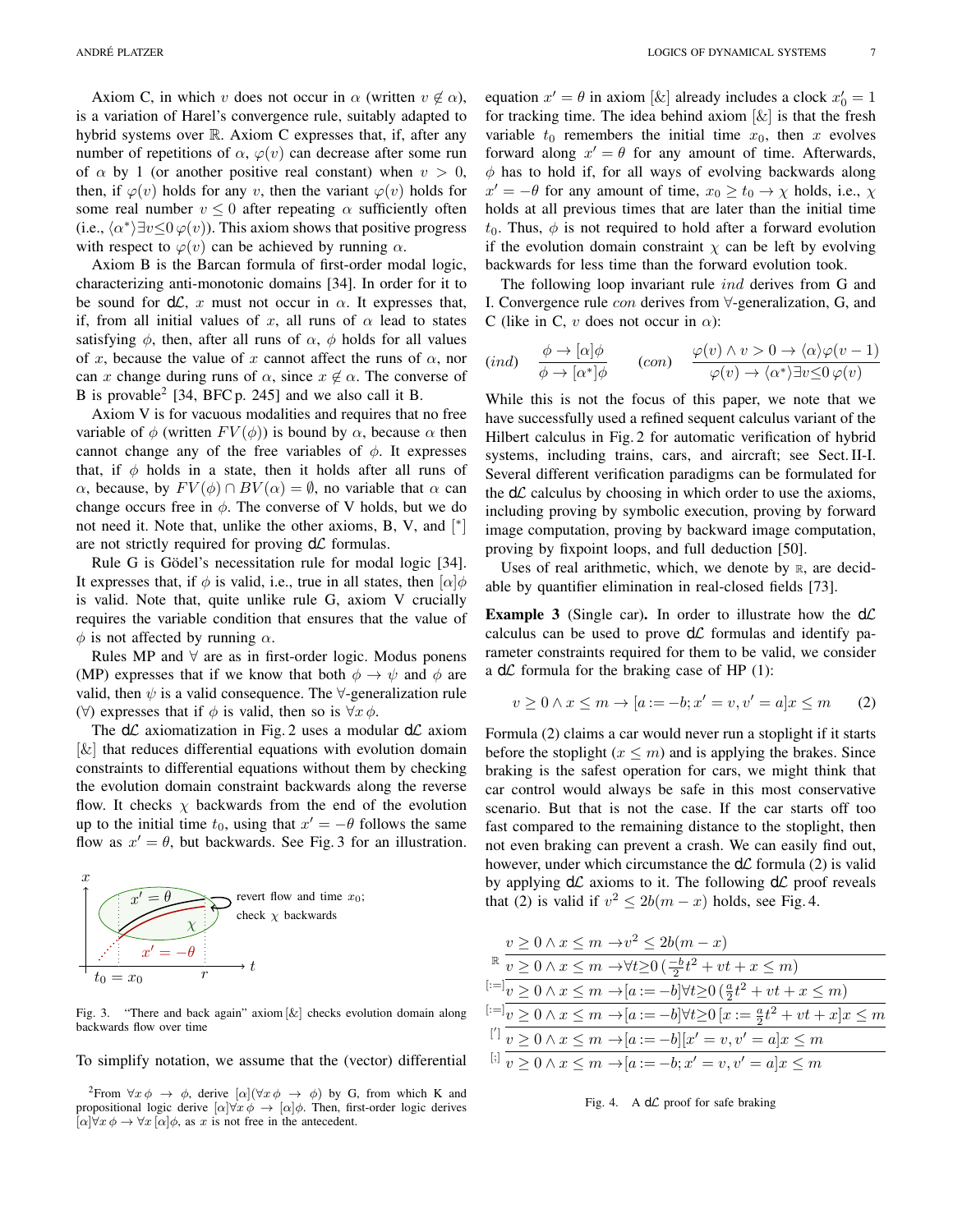#### *D. Soundness and Completeness*

The  $d\mathcal{L}$  calculus is *sound* [47], [54], that is, every formula that is provable using the  $d\mathcal{L}$  axioms and proof rules is valid, i.e., true in all states. That is, for all  $d\mathcal{L}$  formulas  $\phi$ :

$$
\vdash \phi \text{ implies } \models \phi \tag{3}
$$

Soundness should be *sine qua non* for formal verification, but, for fundamental reasons [16], [56], is so complex for hybrid systems that it is sometimes inadvertently forsaken. In logic, we ensure soundness just by checking locally once for each axiom and proof rule. Thus, no matter how complicated a proof, the proven  $d\mathcal{L}$  formula is valid, because it is a (complicated) consequence of lots simple valid proof steps.

More intriguingly, however, our logical setting also enables us to ask the converse: is the  $d\mathcal{L}$  proof calculus *complete*, i.e., can it prove all that is true? That is, does the converse of (3) hold? A simple corollary to Gödel's incompleteness theorem shows that already the fragments for discrete dynamical systems and for continuous dynamical systems are incomplete [47]. In logic, the suitability of an axiomatization can still be established by showing completeness relative to a fragment [17], [29]. This *relative completeness*, in which we assume we were able to prove valid formulas in a fragment and prove that we can then prove all others, also tells us how subproblems are related computationally. It tells us whether one subproblem dominates the others. Standard relative completeness [17], [29], however, which works relative to the data logic, is inadequate for hybrid systems, whose complexity comes from the dynamics, not the data logic, first-order real arithmetic, which is perfectly decidable [73].

We have shown that both the original  $d\mathcal{L}$  sequent calculus [47] and the Hilbert-type calculus in Fig. 2 [54] are sound and complete axiomatizations of  $d\mathcal{L}$  relative to the continuous fragment (FOD). FOD is the *first-order logic of differential equations*, i.e., first-order real arithmetic augmented with formulas expressing properties of differential equations, that is,  $d\mathcal{L}$  formulas of the form  $[x' = \theta]F$  with a first-order formula F. Note that axioms B and V are not needed for the proof of the following theorem.

**Theorem 1** (Relative completeness of  $d\mathcal{L}$  [47], [54]). *The*  $d\mathcal{L}$ *calculus is a* sound and complete axiomatization *of hybrid systems relative to FOD, i.e., every valid* dL *formula can be derived from FOD tautologies:*

$$
\vDash \phi \ \ \textit{iff} \ \ \mathsf{Taut}_{FOD} \vdash \phi
$$

This central result shows that we can prove properties of hybrid systems in the  $d\mathcal{L}$  calculus exactly as good as properties of differential equations can be proved. One direction is obvious, because differential equations are part of hybrid systems, so we can only understand hybrid systems to the extent that we can reason about their differential equations. We have shown the other direction by proving that all true properties of hybrid systems can be reduced effectively to elementary properties of differential equations. Moreover, the  $d\mathcal{L}$  proof calculus for hybrid systems can perform this reduction constructively

and, vice versa, provides a provably perfect lifting of every approach for differential equations to hybrid systems.

Another important consequence of this result is that decomposition can be successful in taming the complexity of hybrid systems. The  $d\mathcal{L}$  proof calculus is strictly compositional. All proof rules prove logical formulas or properties of HPs by reducing them to structurally simpler  $d\mathcal{L}$  formulas. As soon as we understand that the hybrid systems complexity comes from a combination of several simpler aspects, we can, hence, tame the system complexity by reducing it to analyzing the dynamical effects of simpler parts. This decomposition principle is exactly how  $d\mathcal{L}$  proofs can scale to interesting systems in practice. Theorem 1 gives the theoretical evidence why this principle works in general, not just in the case studies we have considered so far. This is a good illustration of our principle of multi-dynamical systems and even a proof that the decompositions behind the multi-dynamical systems approach are successful. Note that, even though Theorem 1 proves (constructively) that every true property of hybrid systems can be proved in the  $d\mathcal{L}$  calculus by decomposition from elementary properties of differential equations, it is still an interesting question which decompositions are most efficient.

For an even more surprising "converse" result proving a sound and complete axiomatization of  $d\mathcal{L}$  relative to the discrete fragment of  $d\mathcal{L}$ , we refer to recent work [54]. That proof is again a constructive reduction, proving that hybrid dynamics, continuous dynamics, and discrete dynamics are proof-theoretically equivalently reducible in the  $d\mathcal{L}$  calculus. Even though the nature of each kind of dynamics is fundamentally different, they still enjoy a perfect proof-theoretical correspondence. In a nutshell, we have shown that we can proof-theoretically equate:

"*hybrid* = *continuous* = *discrete*"

A discussion of this fundamental result about the nature of hybridness is beyond the scope of this paper; we refer to previous work [54].

#### *E. Differential Invariants*

The  $d\mathcal{L}$  axiomatization in Fig. 2 is sound and complete relative to FOD. But Fig. 2 only has a very simple proof rule for differential equations ([']) based on computing a solution of the differential equation. For proving more complicated differential equations by induction, dL provides *differential invariants* and *differential variants* [49], which have been introduced in 2008 [49] and later refined to a procedure that computes differential invariants in a fixed-point loop [57], [58]. All premier proof principles for discrete loops are based on some form of induction. Theorem 1 and its discrete converse [54] prove that verification techniques that are successful for discrete systems generalize to continuous and hybrid systems and vice versa. Differential invariants and differential variants can be considered as one (of many possible) constructive and practical consequences of this result. Differential induction defines induction for differential equations. It resembles induction for discrete loops (rule ind) but works for differential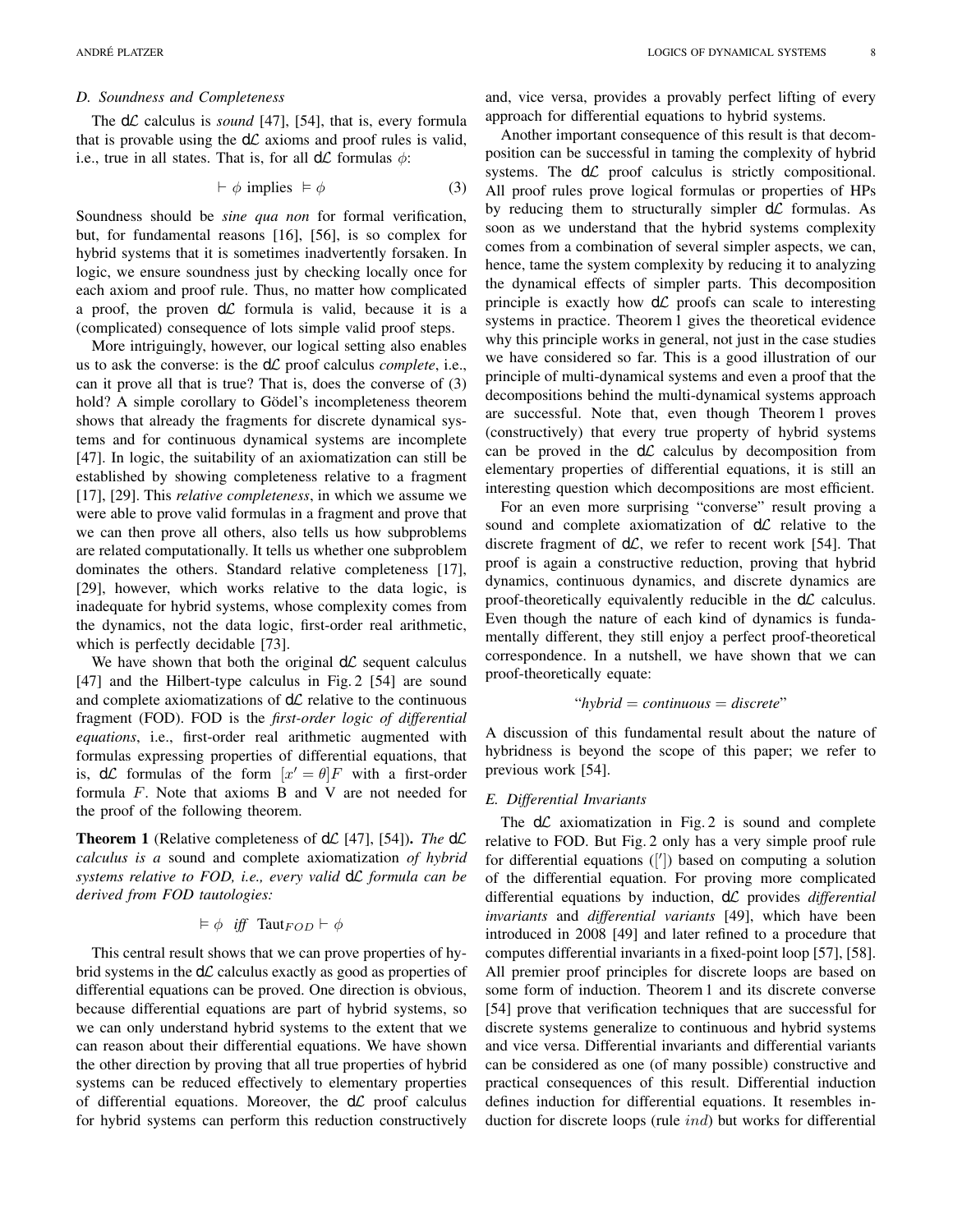equations instead and uses a *differential formula*  $(F'^{\theta}_{x'},$  defined in [49]) for the induction step.

$$
(DI) \quad \frac{\chi \to {F'}^\theta_{x'}}{F \to [x' = \theta \& \chi]F}
$$

This *differential induction* rule is a natural induction principle for differential equations. The difference compared to ordinary induction for discrete loops is that the evolution domain constraint  $\chi$  is assumed in the premise (because the continuous evolution is not allowed to leave its evolution domain constraint) and that the induction step uses the differential formula  $F'_{x'}^{\theta}$  corresponding to formula  $\overline{F}$  and the differential equation  $x' = \theta$  instead of a statement that the loop body preserves the invariant. Intuitively, the *differential formula*  $F'_{x'}^{\theta}$  captures the infinitesimal change of formula F over time along  $x' = \theta$ , and expresses the fact that  $F$  is only getting more true when following the differential equation  $x' = \theta$ . The semantics of differential equations is defined in a mathematically precise but computationally intractable way using analytic differentiation and limit processes at infinitely many points in time. The key point about differential invariants is that they replace this precise but computationally intractable semantics with a computationally effective, algebraic and syntactic total derivative  $F'$  along with simple substitution of differential equations. The valuation of the resulting computable formula  $F_{x}^{\hat{\theta}}$  along differential equations coincides with analytic differentiation.

The basic idea behind rule DI is that the premise of DI shows that the total derivative  $F'$  holds within evolution domain  $\chi$  when substituting the differential equations  $x' = \theta$ into  $F'$ . If F holds initially (antecedent of conclusion), then F itself always stays true (succedent of conclusion). Intuitively, the premise gives a condition showing that, within  $\chi$ , the total derivative  $F'$  along the differential constraints is pointing inwards or transversally to F but never outwards to  $\neg F$ ; see left side of Fig. 5 for an illustration. Hence, if we start



Fig. 5. Differential invariant  $F$  for safety and differential variant for progress

in  $F$  and, as indicated by  $F'$ , the local dynamics never points outside  $F$ , then the system always stays in  $F$  when following the dynamics. Observe that, unlike  $F'$ , the premise of DI is a well-formed formula, because all differential expressions are replaced by non-differential terms when forming  $F'_{x'}^{\theta}$ .

More advanced uses of differential invariants can be found in previous work [49], [50], [55], [57], [59], [61]. Differential dynamic logic proofs with differential invariants have been instrumental in enabling the verification of more complicated hybrid systems, including separation properties in complex curved flight collision avoidance maneuvers for air traffic control [50], [59], advanced safety, reactivity and controllability properties of train control systems with disturbance and PI controllers [50], [61], and properties of electrical circuits [50]. Differential invariants are also the proof technique of choice for differential inequalities, differential-algebraic equations, and differential equations with disturbances [49], [50].

We refer to previous work [49], [55] for details on the structure of differential invariants and a complete investigation of the relative deductive power of several classes of differential invariants; see Fig. 6 for an overview of classes of differential invariants restricted to the operators as indicated, where strict inclusions of the deductive power are indicated by  $\leftrightarrow$ , equivalences of deductive power are indicated by =, and incomparable deductive powers are indicated by  $\sim$ .



Fig. 6. Differential invariance chart

We also refer to previous work [49], [50] for the technique of *differential axiomatization*, which is useful for transforming sophisticated non-polynomial differential equations into polynomial differential equations by introducing new variables. This is beneficial because, even though the solutions of the resulting polynomial differential equations are still equally complicated, we never need the solutions when working with differential invariants. Differential invariants depend on the right-hand side of the differential equations, which is then polynomial and, thus, leads to decidable arithmetic.

#### *F. Differential Variants*

*Differential variants* [49] use ideas similar to those behind differential invariants, except that they use progress arguments so that differential variants can be used to prove formulas of the form  $\langle x' = \theta \& \chi \rangle F$ . That is, differential variants prove that the system can make progress along  $x' = \theta$  to finally reach F without having left  $\chi$  before; see previous work [49].

## *G. Differential Cuts*

*Differential cuts* [49] are another fundamental proof principle for differential equations. They can be used to strengthen assumptions in a sound way:

(DC) 
$$
\frac{F \rightarrow [x' = \theta \& \chi]C \qquad F \rightarrow [x' = \theta \& (\chi \wedge C)]F}{F \rightarrow [x' = \theta \& \chi]F}
$$

The differential cut rule works like a cut, but for differential equations. In the right premise, rule DC restricts the system evolution to the subdomain  $\chi \wedge C$  of  $\chi$ , which restricts the system dynamics to a subdomain but this change is a pseudorestriction, because the left premise proves that the extra restriction  $C$  on the system evolution is an invariant anyhow (e.g. using rule DI). Rule DC is special in that it changes the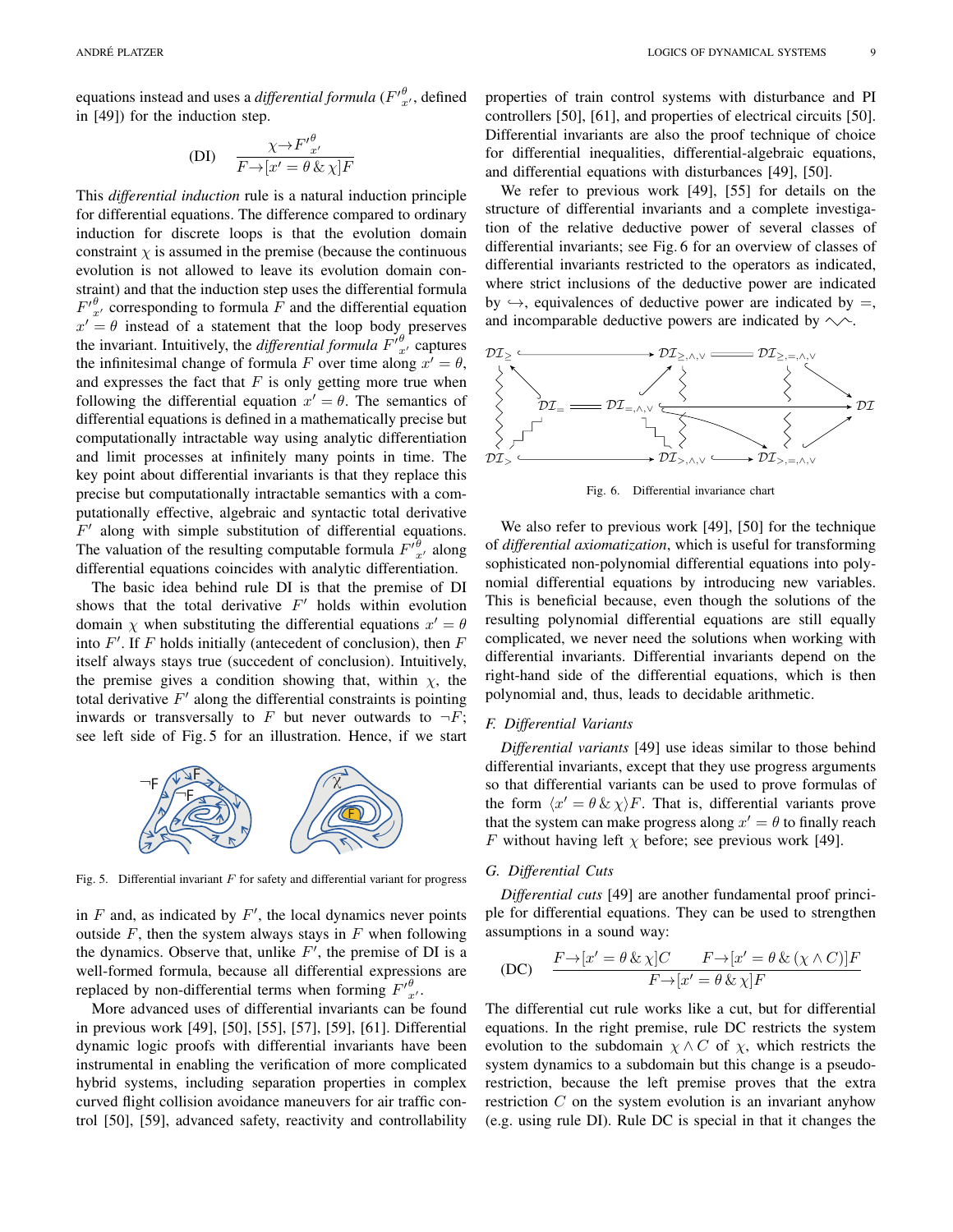dynamics of the system (it adds a constraint to the system evolution domain region that the resulting system is never allowed to leave by Def. 2), but it is still sound, because this change does not reduce the reachable set. The benefit of rule DC is that  $C$  will (soundly) be available as an extra assumption for all subsequent DI uses on the right premise of DC. The differential cut rule DC can be used to strengthen the right premise with more and more auxiliary differential invariants  $C$  that cut down the state space and will be available as extra assumptions to prove the right premise, once they have been proven to be differential invariants in the left premise.

Differential cuts do not only help in practice, but are a fundamental proof principle. We refuted the *differential cut elimination hypothesis* [49]. Differential cuts have a simple intuition. Similar to a cut in first-order logic, they can be used to first prove a lemma and then use it. By the seminal cut elimination theorem of Gentzen [24], standard logical cuts do not change the deductive power and can be eliminated. Unlike standard cuts, however, differential cuts actually increase the deductive power [55]. There are properties of differential equations that can only be proven using differential cuts, not without them. Hence, differential cuts are a fundamental proof principle for differential equations.

# Theorem 2 (Differential cut power [55]). *The deductive power with differential cuts (rule DC) exceeds the deductive power without differential cuts.*

We refer to previous work [55] for details on the differential cut elimination hypothesis [49], the proof of its refutation [55], and a complete investigation of the relative deductive power of several classes of differential invariants.

#### *H. Differential Auxiliaries*

Furthermore, the addition of auxiliary differential variables increases the deductive power.

Theorem 3 (Auxiliary differential variable power [55]). *The deductive power with auxiliary differential variables exceeds the deductive power without auxiliary differential variables even in the presence of differential cuts.*

## *I. Implementation and Applications*

Differential dynamic logic [45], [47], [54] and its proof calculus [45], [47], including differential invariants, differential variants, and differential cuts [49] have been implemented in the automatic and interactive theorem prover KeYmaera  $[60]$ <sup>3</sup> which is based on KeY [8]. The name KeYmaera is a homophone to Chimæra, the hybrid animal from ancient Greek mythology. KeYmaera implements a sequent calculus version [47] of the axiomatization in Fig. 2, because the sequent calculus is more suitable for automation. Differential dynamic logic forms the basis for an automatic proof search procedure searching for invariants and differential invariants [50], [57], [58] that has been implemented in KeYmaera.

Differential dynamic logic and KeYmaera have been used successfully for verifying system-level properties of local lane controllers for highway car traffic [38], car controllers for intersections [37], intelligent speed adaptation for variable speed limit control and incident management by traffic centers on highways [41], CICAS-SLTA left-turn assist controllers for cars at intersections [4], flyable roundabout collision avoidance maneuvers for aircraft [59], the cooperation protocols of the European Train Control System ETCS [61], and analog circuits [50]. KeYmaera has been used to prove safety requirements of a distributed elevator controller, medical robotic surgery systems, robotic factories, and to study biological models. Properties proved about these systems using  $d\mathcal{L}$  include safety, controllability, reactivity, liveness, and characterization properties. More details about  $d\mathcal{L}$  and some of its applications are described in a book [50] about the theory, practice, and applications of  $d\mathcal{L}$  and its extensions DAL for differential-algebraic hybrid systems and dTL for temporal properties.

#### III. RELATED WORK

Hybrid systems is a very active area of research, so a comprehensive overview of all results is impossible. In this tutorial, we focus on logic and proofs for hybrid systems. For background on classical logic and proving, we refer to the literature [20], [28], [34].

Model checking and reachability analysis have been used successfully for hybrid systems. They work by state space exploration and use various abstractions or approximations [2], [30], [32], including numerical approximations [5], [13].

Verification tools are based on logic and proofs [47], [54], [60], polyhedral reachability analysis [22], [31], reachability analysis with support functions [23], [25], interval-constraint propagation [66], and numerical PDE solving [40]. Constraintbased verification approaches [26], [63], [71] have been considered, which are related to differential invariants.

Many languages have been proposed for modeling hybrid systems, including extended duration calculus [76], hybrid automata [30], hybrid programs [45], [47], guarded commands [69], hybrid  $\pi$ -calculus [70], and process algebra  $\chi$  [74].

Logic has been used successfully for real-time systems [19], [32] and for timed-automata based model checking [3], [7]. Details about real-time systems can be found in [7], [42].

The use of logic has been proposed for hybrid systems, e.g., in a propositional modal  $\mu$ -calculus [18] or in early work based on phase transition systems [39]. See [18] for an excellent overview. We consider the first-order case, i.e., how to model and prove systems with concrete differential equations like  $x' = v, v' = a$  and concrete control decisions like  $a := -b$ , instead of abstract propositional actions  $A, B, C$ of unknown effects that propositional modal  $\mu$ -calculi consider [18], [65]. The use of theorem provers has been suggested in hybrid systems, including STeP [35] and PVS [1]. Their working principles are different from what we show here. They separate hybridness from the logic and proof by compiling a given global system invariant for a hybrid automaton into a

<sup>3</sup>Available at http://symbolaris.com/info/KeYmaera.html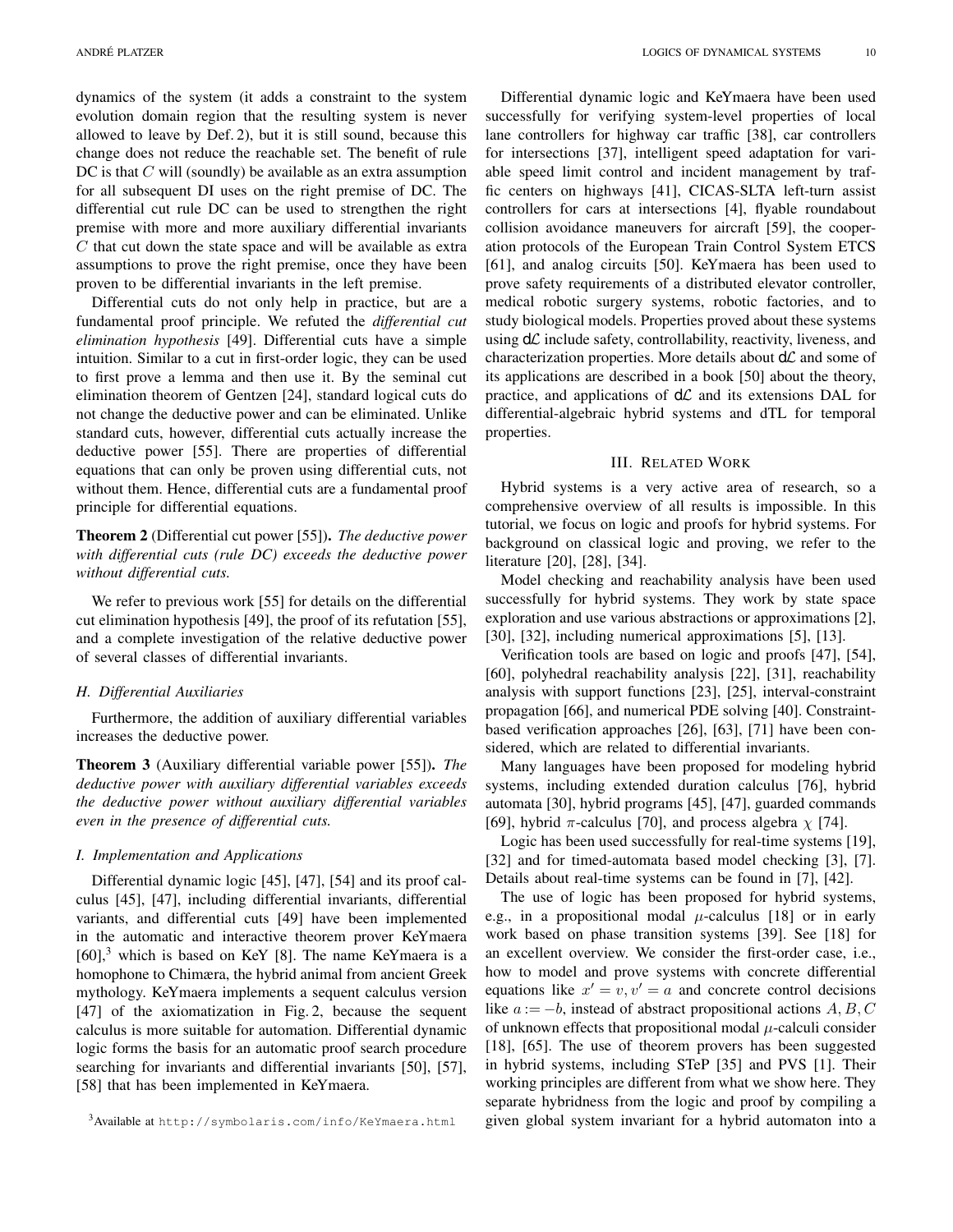single verification condition expressing that the invariant is preserved under all transitions of the hybrid automaton.

In our approach, we, instead, take logic and hybridness at face value by developing and studying logics for hybrid systems, which directly integrate the logic and the hybrid dynamics (or extensions) within a single language. That makes it easier to identify the core logical reasoning principles and transform formulas soundly in an entirely local way even for more general properties than invariance checking. This view enables the study of logically more foundational questions, including completeness, deductive power, and relationships of differential invariants and differential cuts. Benefits for automation of proofs and for computing invariants and differential invariants have been discussed elsewhere [50], [58].

#### IV. SUMMARY AND OUTLOOK

We have surveyed a (small) selection of topics about differential dynamic logic for hybrid systems. We have recalled dynamical system models, dynamic logics, their semantics, their axiomatizations, and proof calculi for each of those dynamical systems. We have surveyed important theoretical results, including soundness and completeness, and results about the relative deductive power of differential cuts and of differential auxiliaries. The differential dynamic logics and their induction techniques for differential equations, which are captured in various forms of differential invariants and differential variants, have been instrumental in proving properties for more advanced dynamical systems. While the use of the theorem provers implementing differential dynamic logics is beyond the scope of this article, we have given references to more information, including a number of applications and case studies.

Only a small selection of the important results about differential dynamic logics are included in this survey. We still hope to have given the reader a good first overview of logics for dynamical systems. The reader should note that, for space reasons, we could not cover differential-algebraic dynamic logic (DAL) [49] for hybrid systems with differential-algebraic constraints modeled in differential-algebraic program, the temporal extension of differential temporal dynamic logic (dTL) [50], quantified differential dynamic logic (QdL) for distributed hybrid systems [51], [53], and stochastic differential dynamic logic (SdC) for stochastic hybrid systems [52].

The results summarized in this article demonstrate that logic is a powerful tool, not just for studying discrete phenomena, but also continuous phenomena. Extensions to infinitedimensional and stochastic phenomena are shown elsewhere [51]–[53]. The logic  $d\mathcal{L}$  is a strong logical foundation for hybrid systems. Such stable foundations for the relatively young area of logic of dynamical systems make it a very promising direction for future research, including theoretical, practical, and applied research. Given the tremendous progress that logic for programs has made since its conception, we expect to see no less from the area of logics for dynamical systems.

#### ACKNOWLEDGMENT

I am grateful to Jan-David Quesel for indispensable help with implementing KeYmaera. My thanks go to Sicun Gao, David Harel, David Henriques, Oded Maler, João Martins, Sayan Mitra, Vaughan Pratt, and Sriram Sankaranarayanan for feedback on this article. This material is based upon work supported by the National Science Foundation under NSF CAREER Award CNS-1054246, NSF EXPEDITION CNS-0926181, and under Grant Nos. CNS-1035800 and CNS-0931985, by the ONR award N00014-10-1-0188, by the Army Research Office under Award No. W911NF-09-1-0273, and by the German Research Council (DFG) as part of the Transregional Collaborative Research Center "Automatic Verification and Analysis of Complex Systems" (SFB/TR 14 AVACS).

#### **REFERENCES**

- [1] E. Ábrahám-Mumm, M. Steffen, and U. Hannemann, "Verification of hybrid systems: Formalization and proof rules in PVS." in *ICECCS*, S. F. Andler and J. Offutt, Eds. Los Alamitos: IEEE Computer Society, 2001, pp. 48–57.
- [2] R. Alur, C. Courcoubetis, N. Halbwachs, T. A. Henzinger, P.-H. Ho, X. Nicollin, A. Olivero, J. Sifakis, and S. Yovine, "The algorithmic analysis of hybrid systems," *Theor. Comput. Sci.*, vol. 138, no. 1, pp. 3–34, 1995.
- [3] R. Alur and D. L. Dill, "A theory of timed automata," *Theor. Comput. Sci.*, vol. 126, no. 2, pp. 183–235, 1994.
- [4] N. Aréchiga, S. M. Loos, A. Platzer, and B. H. Krogh, "Using theorem provers to guarantee closed-loop system properties," in *ACC*, D. Tilbury, Ed., 2012.
- [5] E. Asarin, T. Dang, and A. Girard, "Reachability analysis of nonlinear systems using conservative approximation," in *HSCC*, ser. LNCS, O. Maler and A. Pnueli, Eds., vol. 2623. Springer, 2003, pp. 20–35.
- [6] E. Asarin and O. Maler, "Achilles and the tortoise climbing up the arithmetical hierarchy," *J. Comput. Syst. Sci.*, vol. 57, no. 3, pp. 389–398, 1998.
- [7] C. Baier, J.-P. Katoen, and K. G. Larsen, *Principles of Model Checking*. MIT Press, 2008.
- [8] B. Beckert, R. Hähnle, and P. H. Schmitt, Eds., Verification of Object-*Oriented Software: The KeY Approach*, ser. LNCS. Springer, 2007, vol. 4334.
- [9] M. S. Branicky, "General hybrid dynamical systems: Modeling, analysis, and control," in *Hybrid Systems*, ser. LNCS, R. Alur, T. A. Henzinger, and E. D. Sontag, Eds., vol. 1066. Springer, 1995, pp. 186–200.
- [10] M. S. Branicky, V. S. Borkar, and S. K. Mitter, "A unified framework for hybrid control: Model and optimal control theory," *IEEE T. Automat. Contr.*, vol. 43, no. 1, pp. 31–45, 1998.
- [11] R. Carnap, "Modalities and quantification," *J. Symb. Log.*, vol. 11, no. 2, pp. 33–64, 1946.
- [12] F. Cassez and K. G. Larsen, "The impressive power of stopwatches," in *CONCUR*, 2000, pp. 138–152.
- [13] A. Chutinan and B. H. Krogh, "Computational techniques for hybrid system verification," *IEEE T. Automat. Contr.*, vol. 48, no. 1, pp. 64–75, 2003.
- [14] E. Clarke, A. Fehnker, Z. Han, B. Krogh, O. Stursberg, and M. Theobald, "Verification of hybrid systems based on counterexample-guided abstraction refinement," in *TACAS 2003*, ser. LNCS, H. Garavel and J. Hatcliff, Eds., no. 2619, 2003, pp. 192–207.
- [15] E. M. Clarke, O. Grumberg, and D. A. Peled, *Model Checking*. Cambridge, MA, USA: MIT Press, 1999.
- [16] P. Collins, "Optimal semicomputable approximations to reachable and invariant sets," *Theory Comput. Syst.*, vol. 41, no. 1, pp. 33–48, 2007.
- [17] S. A. Cook, "Soundness and completeness of an axiom system for program verification." *SIAM J. Comput.*, vol. 7, no. 1, pp. 70–90, 1978.
- [18] J. M. Davoren and A. Nerode, "Logics for hybrid systems," *IEEE*, vol. 88, no. 7, pp. 985–1010, July 2000.
- [19] B. Dutertre, "Complete proof systems for first order interval temporal logic," in *LICS*. IEEE Computer Society, 1995, pp. 36–43.
- [20] M. Fitting, *First-Order Logic and Automated Theorem Proving*, 2nd ed. New York: Springer, 1996.